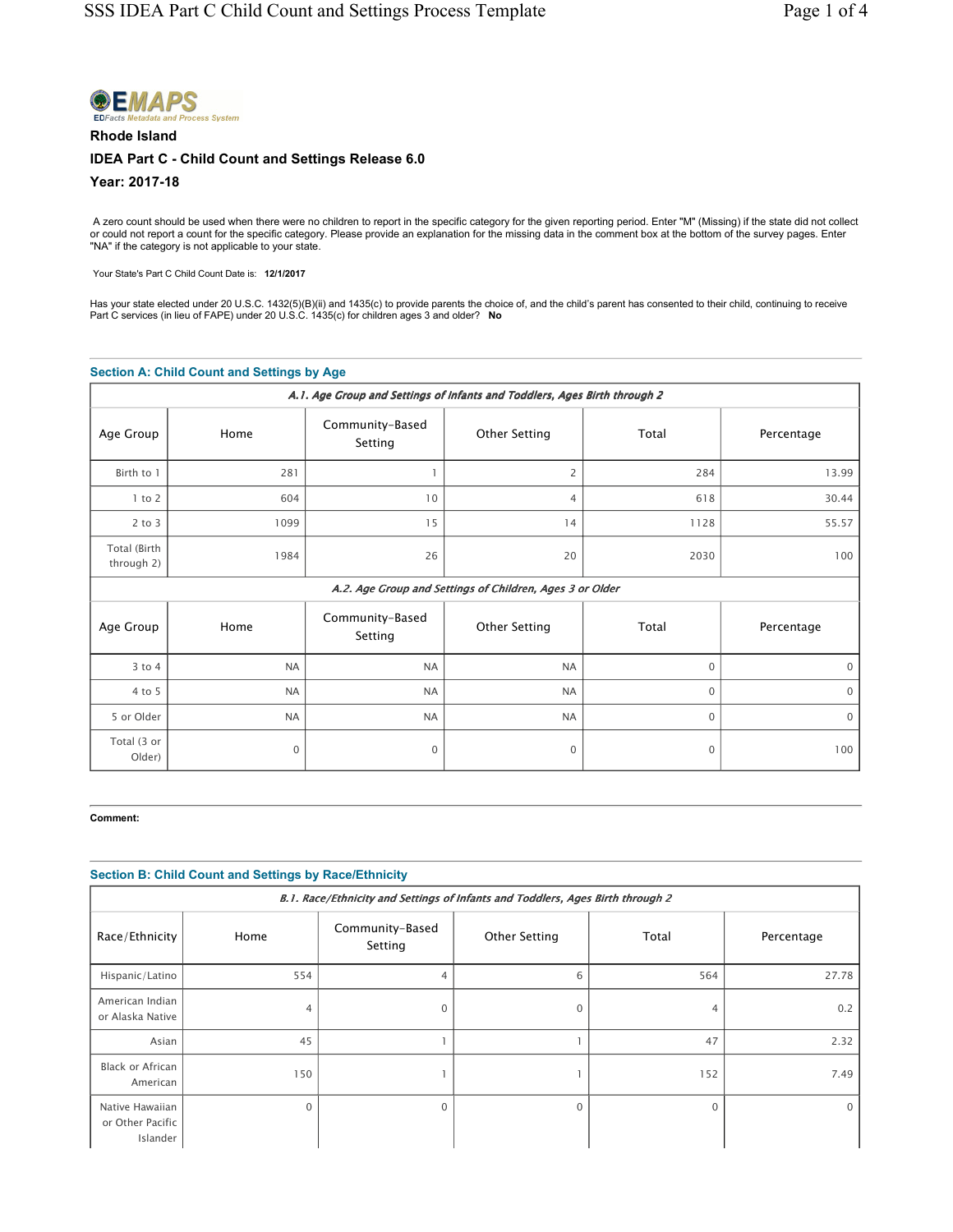| White                                           | 1164         | 17                         | 11                                                            | 1192                | 58.72               |
|-------------------------------------------------|--------------|----------------------------|---------------------------------------------------------------|---------------------|---------------------|
| Two or More<br>Races                            | 67           | 3                          | 1                                                             | 71                  | 3.5                 |
| Total (Birth<br>through 2)                      | 1984         | 26                         | 20                                                            | 2030                | 100                 |
|                                                 |              |                            | B.2. Race/Ethnicity and Settings of Children, Ages 3 or Older |                     |                     |
| Race/Ethnicity                                  | Home         | Community-Based<br>Setting | <b>Other Setting</b>                                          | Total               | Percentage          |
| Hispanic/Latino                                 | <b>NA</b>    | <b>NA</b>                  | <b>NA</b>                                                     | $\mathbf 0$         | $\mathsf{O}\xspace$ |
| American Indian<br>or Alaska Native             | <b>NA</b>    | <b>NA</b>                  | <b>NA</b>                                                     | 0                   | $\mathsf{O}\xspace$ |
| Asian                                           | <b>NA</b>    | <b>NA</b>                  | <b>NA</b>                                                     | 0                   | $\mathbf 0$         |
| <b>Black or African</b><br>American             | <b>NA</b>    | <b>NA</b>                  | <b>NA</b>                                                     | 0                   | $\boldsymbol{0}$    |
| Native Hawaiian<br>or Other Pacific<br>Islander | <b>NA</b>    | <b>NA</b>                  | <b>NA</b>                                                     | 0                   | $\mathsf{O}\xspace$ |
| White                                           | <b>NA</b>    | <b>NA</b>                  | <b>NA</b>                                                     | $\mathsf{O}\xspace$ | $\mathbf 0$         |
| Two or More<br>Races                            | <b>NA</b>    | <b>NA</b>                  | <b>NA</b>                                                     | 0                   | $\mathsf{O}\xspace$ |
| Total (3 or<br>Older)                           | $\mathbf{0}$ | $\mathbf 0$                | $\mathbf 0$                                                   | 0                   | 100                 |

### Comment:

# Section C: Child Count by Gender

| C.1. Gender Of Infants and Toddlers, Ages Birth through 2, Receiving<br><b>Early Intervention Services</b> |           |            |  |  |
|------------------------------------------------------------------------------------------------------------|-----------|------------|--|--|
| Gender                                                                                                     | Total     | Percentage |  |  |
| Male                                                                                                       | 1287      | 63.4       |  |  |
| Female                                                                                                     | 743       | 36.6       |  |  |
| Total (Birth<br>through 2)                                                                                 | 2030      | 100        |  |  |
| C.2. Gender of Children, Ages 3 Or Older, Receiving Early Intervention<br><b>Services</b>                  |           |            |  |  |
| Gender                                                                                                     | Total     | Percentage |  |  |
| Male                                                                                                       | <b>NA</b> | $\Omega$   |  |  |
| Female                                                                                                     | <b>NA</b> | $\Omega$   |  |  |
| Total (3 or<br>Older)                                                                                      | $\Omega$  | 100        |  |  |

Comment:

Section D: At Risk Child Count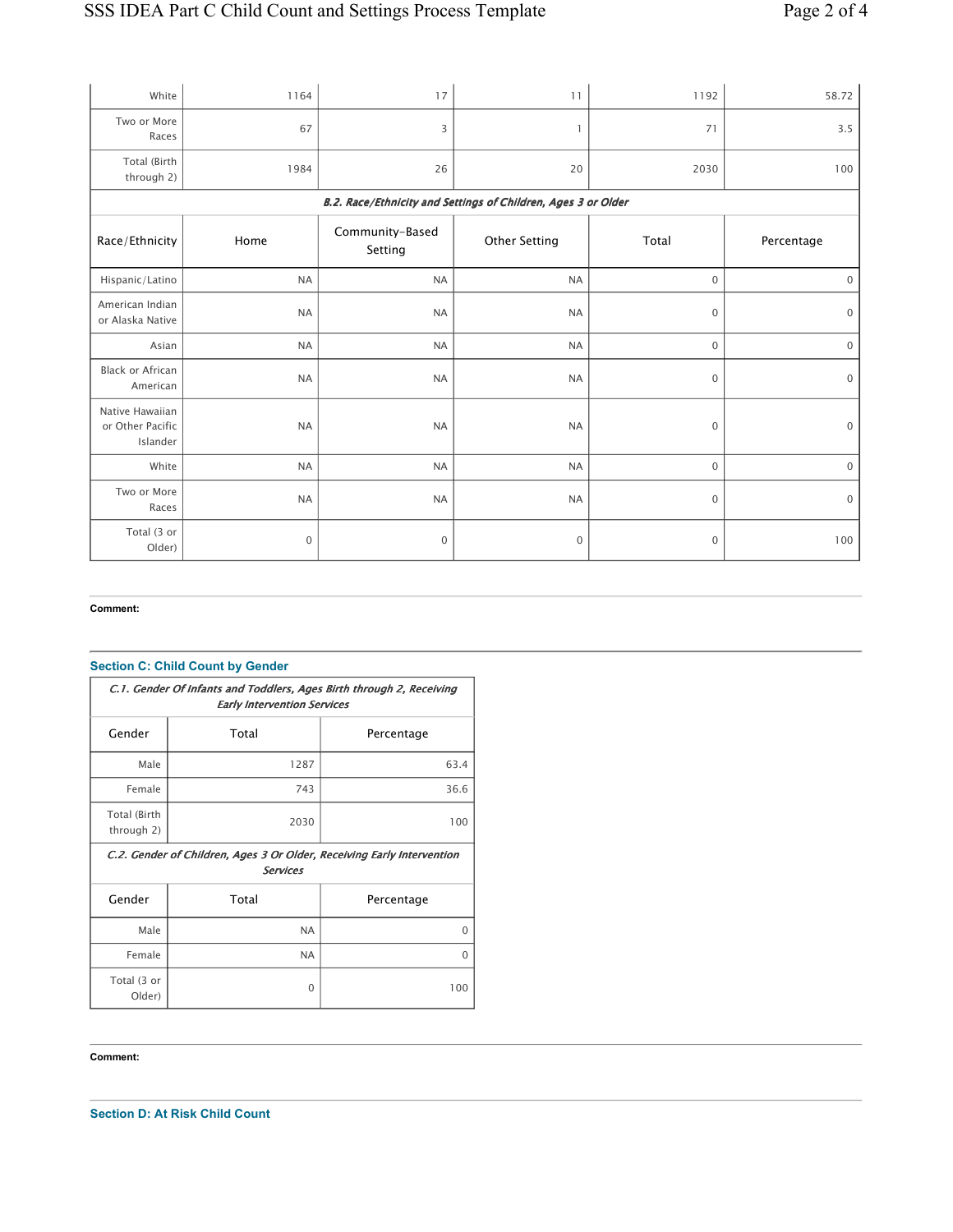Has your state elected under 20 U.S.C. 1432(5)(B)(i) to serve children under the age of three and at risk of having substantial delays if early intervention services are not provided? No

| At Risk Infants and Toddlers, Ages Birth through 2 |             |            |            |            |
|----------------------------------------------------|-------------|------------|------------|------------|
| Ages as of Child Count Date                        |             |            |            |            |
| Race/Ethnicity                                     | Total       | Birth to 1 | $1$ to $2$ | $2$ to $3$ |
| Hispanic/Latino                                    | <b>NA</b>   |            |            |            |
| American Indian<br>or Alaska Native                | <b>NA</b>   |            |            |            |
| Asian                                              | <b>NA</b>   |            |            |            |
| Black or African<br>American                       | <b>NA</b>   |            |            |            |
| Native Hawaiian<br>or Other Pacific<br>Islander    | <b>NA</b>   |            |            |            |
| White                                              | <b>NA</b>   |            |            |            |
| Two or More<br>Races                               | <b>NA</b>   |            |            |            |
| Total (Birth<br>through 2)                         | $\mathbf 0$ | <b>NA</b>  | <b>NA</b>  | <b>NA</b>  |

#### Comment:

# Section E: Cumulative Child Count by Race/Ethnicity and Gender

Cumulative Number of Infants and Toddlers Who Received Early Intervention Services by Race/Ethnicity and Gender

Cumulative Child Count Reference Period: From: 7/1/2016 To: 6/30/2017

| E.1. Cumulative Count of Infants and Toddlers, Ages Birth through 2, by<br>Race/Ethnicity |       |            |  |  |
|-------------------------------------------------------------------------------------------|-------|------------|--|--|
| Race/Ethnicity                                                                            | Total | Percentage |  |  |
| Hispanic/Latino                                                                           | 1194  | 28.64      |  |  |
| American Indian<br>or Alaska Native                                                       | 19    | 0.46       |  |  |
| Asian                                                                                     | 117   | 2.81       |  |  |
| <b>Black or African</b><br>American                                                       | 312   | 7.48       |  |  |
| Native Hawaiian<br>or Other Pacific<br>Islander                                           | 1     | 0.02       |  |  |
| White                                                                                     | 2393  | 57.4       |  |  |
| Two or More<br>Races                                                                      | 133   | 3.19       |  |  |
| Total (Birth<br>through 2)                                                                | 4169  | 100        |  |  |
| E.2. Cumulative Count of Infants and Toddlers, Ages Birth through 2, by<br><b>Gender</b>  |       |            |  |  |
| Gender                                                                                    | Total | Percentage |  |  |
| Male                                                                                      | 2616  | 62.75      |  |  |